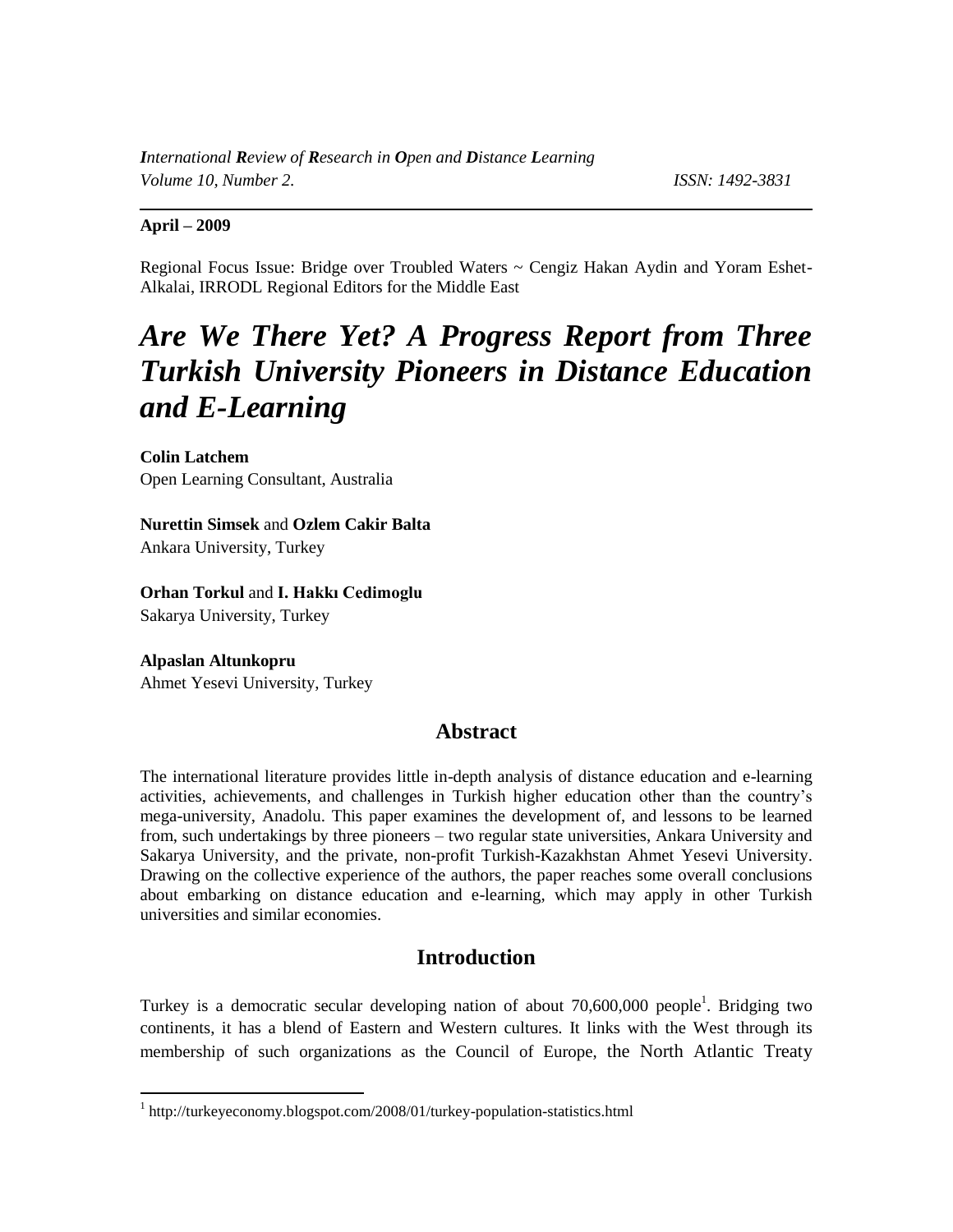Organization (NATO), and the Organisation for Economic Co-operation and Development (OECD) and associate membership and candidature for full membership of the European Union (EU). As a Muslim-majority country, it also fosters close cultural, political, and economic ties with the Middle East and Central Asia. Its economy was originally agricultural; today, it is increasingly dominated by the industrial and service sectors.

Turkey's higher education system comprises 94 state and 35 private universities, plus a number of police and military academies and vocational colleges. The universities' faculties and four-year schools offer bachelor and graduate programs, and their two-year vocational schools offer prebachelor (associate) degree programs.

Turkey also has one of the world's mega-universities, Anadolu University, in the city of Eskişehir in central Anatolia. In 1981, when the Higher Education Council (YÖK) first authorized regular universities to move into distance education, the only institution to do so was Anadolu (Latchem, Özkul, Aydin, & Mutlu, 2001). In 2008, Anadolu's Open Education Faculty had a total enrolment of 1.5 million students, about 40% of all university students and 99% of all distance education students in Turkey. Apart from some teacher training programs, Anadolu exercises no quotas in its courses and programs. Entry to Anadolu's two- and four-year programs is open to all Turkish and North Cyprus high school and vocational and technical high school leavers achieving a score of at least 160 in the Student Selection Examination (ÖSS), as opposed to the minimum of 185 required by the regular universities. As in the regular universities, examination requirements are waived for vocational and technical high school graduates continuing in their same fields of study.

In 2007, the Higher Education Council (YÖK) aimed for a 25% increase in the number of places in the regular universities. In the event, with just over 1.5 million school leavers applying for university places, 2008 saw a 27% increase, from 433,150 to 552,392. About one third of these students entered the regular universities' four-year degree programs, 29% enrolled in the twoyear programs, and almost 40% signed up for the two- and four-year programs offered by Anadolu University.

YÖK is keen to achieve greater access, equity, quality, and cost-effectiveness in higher education. Over 26% of the population is in the 0-14 age group, most of the universities are in the wealthier west of the country, and the private universities have only a 5.7% share of the market. Former Vice-Rector of Anadolu University and now Member of YÖK, Ali Ekrem Özkul (2001) suggests that distance education provides a rational means of increasing capacity, maximizing resources, and realizing the nation's human resource potential. However, because of the conservative institutional cultures, cumbersome bureaucracy, under-funding, and high level of government control over expenditures, the regular universities have been slow to adapt to the changing demands and to the need to be more competitive (Mizikaci, 2006).

Distance education is still in its infancy in the Turkish higher education system (Usun, 2003). In 1956, Ankara University's Faculty of Law offered the country's first university correspondence course, designed for bank employees (Şimşek, 2005). During the 1990s, Fırat University, Selcuk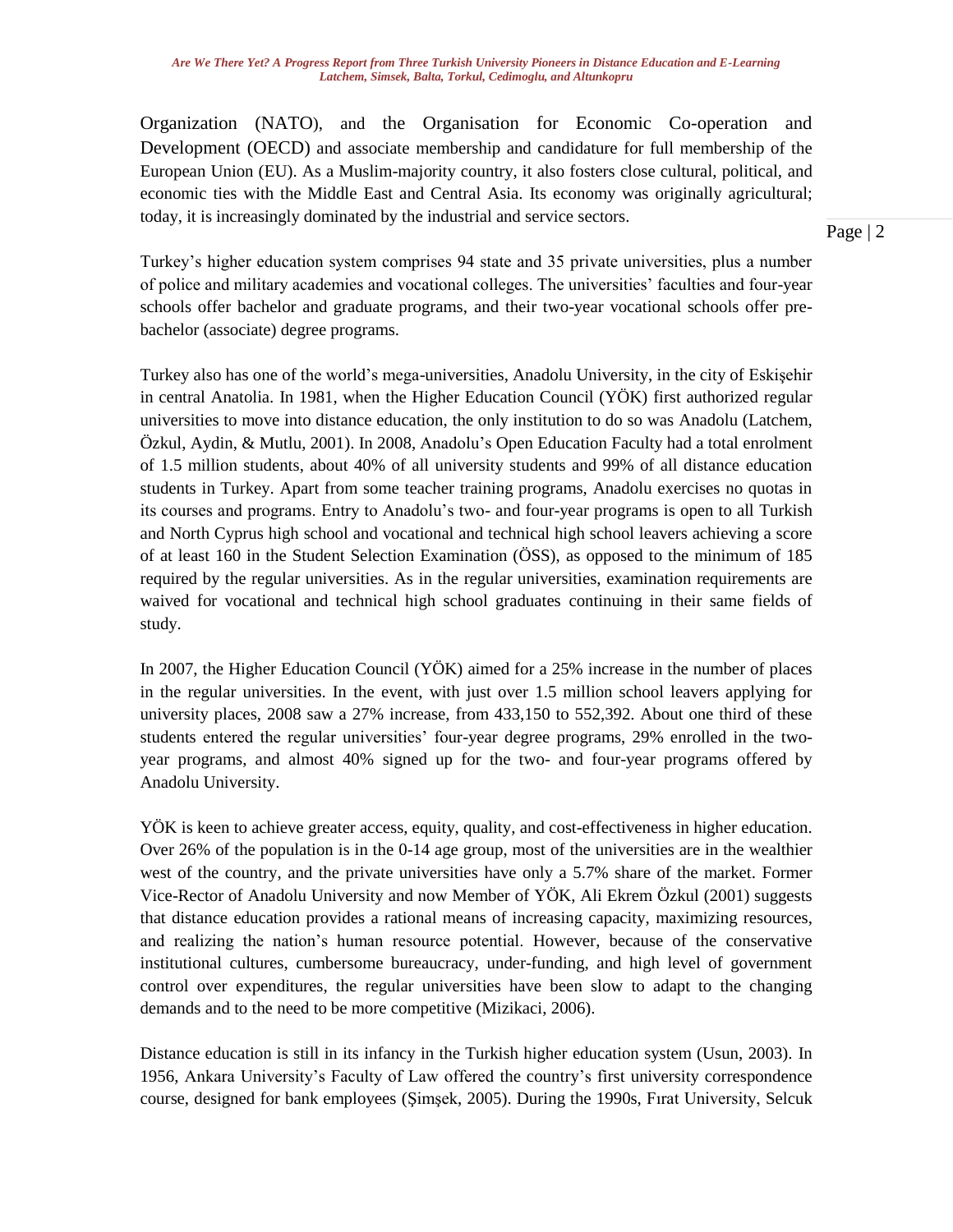produce digital versions of existing teaching materials rather than new and effective e-learning Page  $\vert$  3 University, and a few other institutions began operating their own local television channels, and the Middle East Technical University, Bilkent University, Istanbul Bilgi University, and some other universities began teaching by videoconferencing. A number of universities are now introducing e-learning into their on-campus and off-campus programs, but there is a lack of instructional design expertise (Aydin, Mutlu, & McIsaac, 2006), and the universities mostly environments (Cebeci, 2004).

There is a lingering suspicion that technology-based mass education compromises educational quality, and YÖK has exercised caution towards distance education, requiring any university wishing to open, change, or close a distance or e-learning program to first seek its approval (Torkul, Sezer, & Över, 2005; Karakuzu & Karaman, 2006). However, YÖK is now more actively encouraging the universities to enter this field.

The international literature provides little in-depth analysis of distance education activities, achievements, and challenges in Turkish universities other than Anadolu. It is therefore considered timely to describe and analyse the work of three of the pioneering universities – Ankara University, Sakarya University, and Ahmet Yesevi University – to see how their experiences might serve to inform universities in Turkey and similar economies contemplating moves into distance education.

# **Ankara University**

Turkey's first state university, Ankara University, was founded in 1946. It has Faculties of Agriculture, Communication, Dental Medicine, Divinity, Educational Sciences, Engineering, Forestry, Health Sciences, Medicine, Pharmacy, Political Sciences, Science and Veterinary Medicine, as well as 13 technical training and vocational schools and 8 institutes. Also, it operates over 9 campuses.

Ankara University's Distance Education Centre, the Turkish acronym for which is ANKUZEM (see [http://www.ankuzem.ankara.edu.tr\)](http://www.ankuzem.ankara.edu.tr/), resulted from the Rectorate and a few academics and educational technologists recognizing the need to respond to student and employer demand for alternative forms of provision, to improve access and equity, and to apply new and more costeffective teaching measures across the various campuses. Following a pilot project, ANKUZEM was established in 2002 and a year later it began delivering distance and e-learning programs.

ANKUZEM's vision is to provide learner-centered blended learning enriched by the use of multimedia and individual or collaborative enquiry. It has employed a range of strategies – reports, displays, seminars, examples of best practice, and research findings – to help change the institutional policies and culture and staff attitudes towards new forms of provision. It also provides staff training and support in instructional design, multimedia, and Web-based teaching and learning.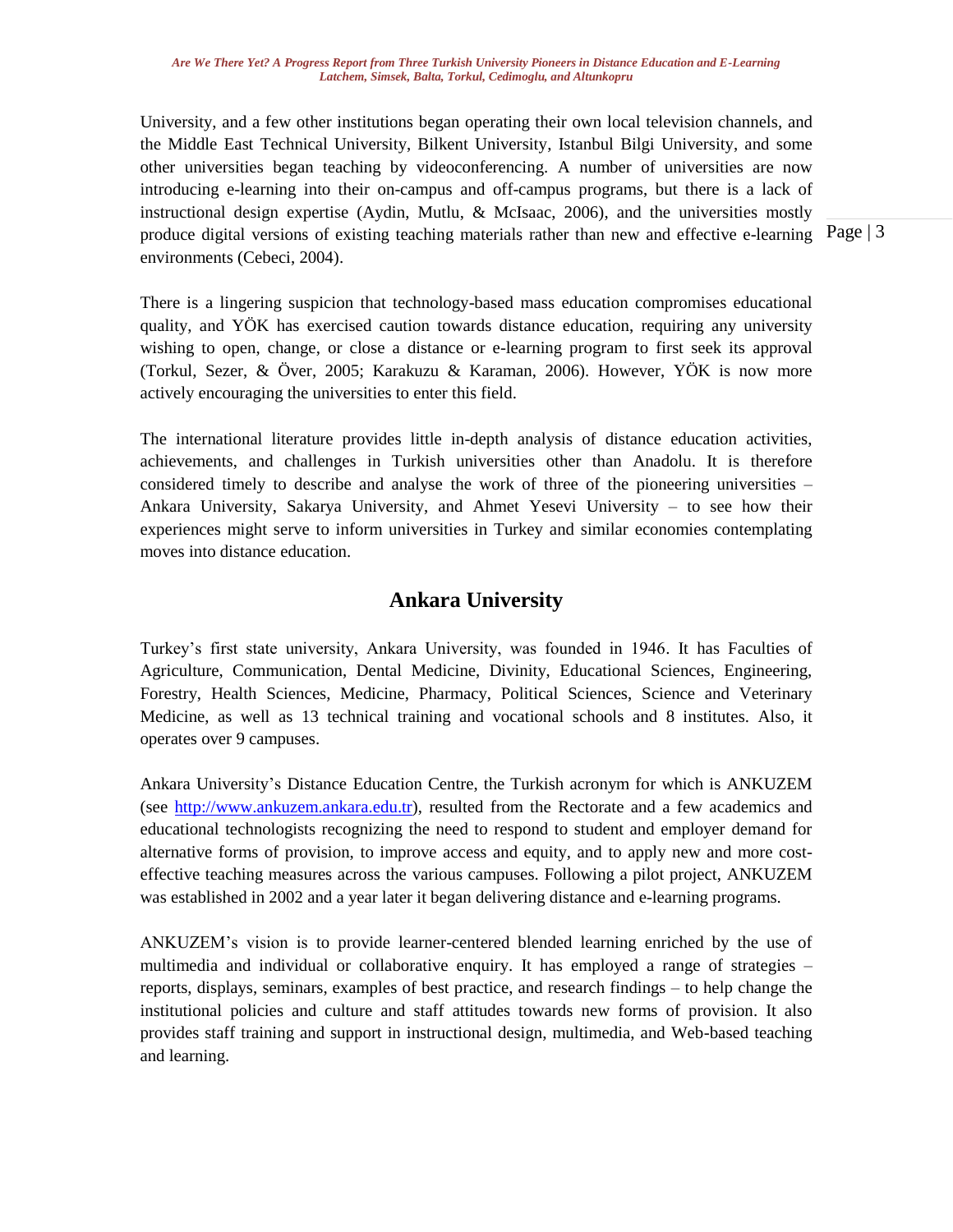#### *Are We There Yet? A Progress Report from Three Turkish University Pioneers in Distance Education and E-Learning Latchem, Simsek, Balta, Torkul, Cedimoglu, and Altunkopru*

system (LMS), staff development, enrolments, learner support, assignments, and examinations. Page | 4 ANKUKEM's director reports directly to the rector and is also answerable to an Academic Board and Board of Management. There are two assistant directors, one responsible for administration, finance, service delivery, and student affairs, and the other for design, production, and application. The other 11 employees are responsible for developing, maintaining, and updating courses and courseware as well as conducting research and managing the learning management The centre's main strength lies in the knowledge and experience of these staff members. Its main problem is the size of the staff relative to the ever-growing number of students and courses. ANKUKEM currently serves 1,190 distance education students, 940 at undergraduate level and 250 at certificate level. New programs planned for 2009-10 include associate degree programs in insurance studies and tourism and hotel management and master's programs in business studies and education, each with a target enrolment of 500, and a master's program in distance education with a target of 250 students.

ANKUZEM's 350  $m^2$  studio, LMS, six servers, and state-of-the-art technologies are heavily employed in providing online teaching and learning, videoconferencing, interactive IP multicast via Turkey's National Research and Education Network, high-definition broadband-delivered streamed video, and interactive virtual classrooms for on- and off-campus students. ANKUZEM also uses videoconferencing and WebTV to link with other universities in Turkey, Japan, and South Korea.

ANKUZEM's first venture in distance learning was an off-campus version of the on-campus undergraduate theology program (İLİTAM) relating Islamic cultural heritage to contemporary life. Using a mix of online content and chat, interactive video, and face-to-face methods, this program attracts male and female students in Turkey and 14 other countries. ANKUZEM now also provides a Conservation in Museums (ÖKOP) program for museum researchers, which currently has 21 enrolees, a Synchronous Medicine Education (STIP) associate degree program with an enrolment of 50, the European Computer Driving Licence (ECDL) program, which currently has 775 students, and a synchronously-delivered course on Korean economics for 30 students in the Faculty of Agriculture.

As with the on-campus programs, the students are selected on the basis of their high school achievement and Student Selection and Placement System (ÖSYM) grades. In 2008, about 25% of the off-campus students were 25 years or younger, just under 50% were in the 26-35 age group, about 25% were in the 36-45 age group, and a few were 46 or over. In the same year, 42% of the on-campus students were 25 and under, 42% were in the 26-35 age group, 15% were in the 36-45 age group, and again only a few were 46 or over. The distance students are predominately male and live in urban areas. About 75% have access, albeit sometimes restricted, to computers and the Internet. Fewer than 20% describe themselves as highly skilled in the technology (Şimşek, 2006).

Upon enroling, the students are issued with ID numbers, which enable them to access the online materials and support services, CDs, videos, study guides, etc. Orientation, instruction, tutoring, assessment, and feedback are provided through a mix of online and face-to-face methods. The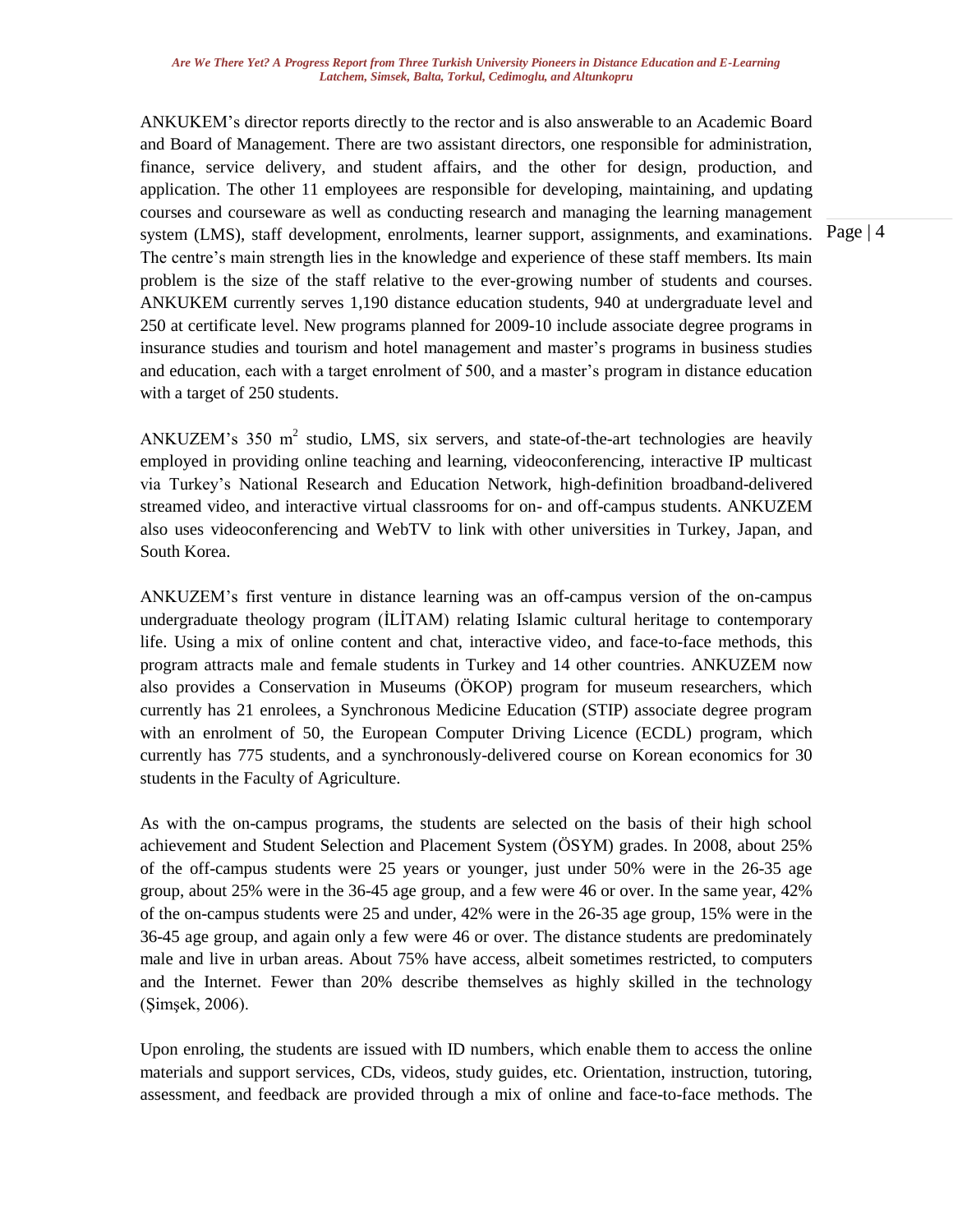#### *Are We There Yet? A Progress Report from Three Turkish University Pioneers in Distance Education and E-Learning Latchem, Simsek, Balta, Torkul, Cedimoglu, and Altunkopru*

students can join virtual academic and technical forums and coffee shops and exchange ideas with their tutors and peers by email. They can also attend face-to-face classes at centres in İstanbul, Bursa, Ankara, Erzurum, Sivas, Adana, İzmir, Isparta, Sanliurfa, Samsun, or, in the case of Turkish citizens, in Cologne, Germany. The courses, examinations, and awards are identical to the on-campus programs. There is no indication of the mode of study on the awards but even if they do find this out, employers appear happy to accept graduates who studied at a distance.

In 2005-2008, the pass rates for the two-year distance education programs were 85-90% and the drop-out rate was 0.4%. These figures may be exceptional – the time-frame is limited and the number of graduates is small – but they certainly compare well with the experience of US, European, Asian, and Turkish distance teaching universities (Şimşek, 2006; Şimşek & Parlak, 2005). The Centre's staff members feel that their careful planning, concern for students' needs, and training and support for staff are paying off.

One of ANKUZEM's aims is cost-effectiveness. It has been found that the fees from the two-year İLİTAM program are sufficient to meet all the program development, delivery, and teaching costs, that the cost of the program is significantly lower than the on-campus version, and that the overall cost benefit to the university is 298%.

ANKUZEM offers services to other Turkish universities. It is a member of the 45-institution National Open Course Materials Consortium founded by the Turkish Academy of Sciences (TÜBA), having earlier pioneered the sharing of courseware with the Middle East Technical University. Such work is strongly supported by the Senate because it makes the faculties and their courses better known and demonstrates the university's willingness to share its knowledge and resources with less well-resourced institutions and the general public.

ANKUZEM is also involved in a number of international open and distance learning projects. It is a member of the European Distance Education Network (EDEN) and has bilateral agreements with the UK Open University, Bemidji State University in the US, and Modern University for the Humanities in Russia.

As well as increasing the range of programs on offer, ANKUZEM's future plans include achieving the status of a university institute in acknowledgement of its research and its developmental and service role.

## **Sakarya University**

After opening in 1970 as the School (later State Academy) of Engineering and Architecture and operating between 1982 and 1992 as a faculty of [Istanbul Technical University,](http://en.wikipedia.org/wiki/Istanbul_Technical_University) Sakarya University finally became a university in its own right in 1992. It has Faculties of Education, Arts and Humanities, Fine Arts, Economics and Administrative Sciences, Theology, Engineering, and Technical Education; Schools of Healthcare and Physical Education and Sports; Graduate Schools of Natural Sciences and Social Sciences; and 10 Vocational Schools including the Distance Education Vocational School of Adapazarı. In 2009, the university had 45,576 students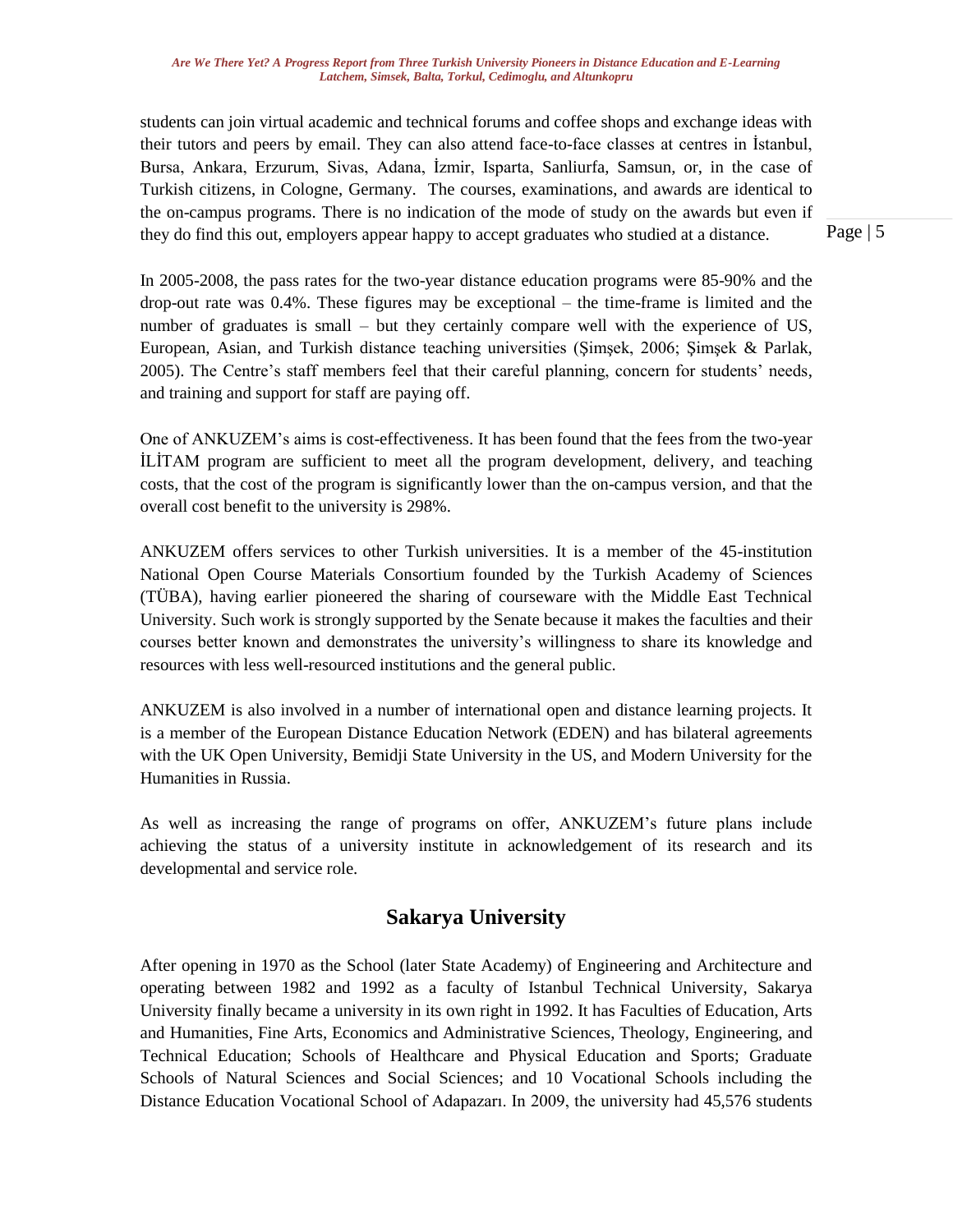– 25,273 in its undergraduate, master's, and doctoral programs and 20,303 in its two-year vocational school programs.

programs for the university and other public and private organizations and conducting research  $\text{Page} | 6$ In 2005, the Department of Informatics established the Distance Learning Research and Development Centre (see [http://www.uzem.sakarya.edu.tr\)](http://www.uzem.sakarya.edu.tr/) with the aim of providing online and development in this field. A number of factors have contributed to this initiative. Sakarya University has made considerable investments in, and contributes significantly to, the development and application of information and communications technology (ICT) in Turkey. In 2001, it collaborated with the Ministry of Education in mounting Turkey's first International Educational Technology Conference and Fair, and it also hosted this event in 2002, 2003, and 2004. The editor of the *Turkish Online Journal of Educational Technology* (see [http://www.tojet.net/\)](http://www.tojet.net/) is the coordinator of the Faculty of Education and the journal operates from this base. Senior management and some of the academic departments have been strongly supportive of the university's moves into distance education and e-learning, recognizing the potential to increase participation rates, provide lifelong learning, and improve the quality, scope, and cost-effectiveness of on- and off-campus teaching and learning.

The Centre offers four-year degree programs, two-year vocational school degree programs, and postgraduate degree programs through distance education. In 2009, 50 students were enroled in each of the four-year degree programs in computer engineering, industrial engineering, and human resource management; 460 postgraduate students were taking the e-MBA program; 27 were in the information technology master's program; and 14 were in the engineering management master's program. Online enrolments in the vocational high school courses were very much higher, with 1,557 studying computer technologies and programming, 1,052 information management, 1,367 mechatronics, 1,262 industrial electronics, and 1,133 business studies. Most of the vocational students are aged between 17 and 20, but these courses also attract some older students who are already in jobs.

The Centre collaborates with the Ministry of Health in a Family Doctor Distance Learning Project in which the Ministry's educational materials are being converted into multimedia courseware for Internet delivery to over 25,000 doctors nationwide. The Centre also runs online certificate programs in ICT for the University and the Ministry of National Education. It is a test centre for the ECDL programs. It develops and provides Internet-based or blended learning courses in ICT for on-campus students in social sciences and natural sciences. It also runs online and face-to-face summer schools in ICT, the most recent attracting just under 5,000 students.

The University's Academic Committee and Accreditation Committee determine which programs the Centre may provide through distance and e-learning and which lecturers should participate in these. The Centre's staff comprises a director, an assistant director, 18 academic staff, 4 technical staff, and 12 administrative and clerical staff. It is organized into five operational units: Content Development, System and Database Management, Organizational Planning, Standards and Procedures, and Research and Development.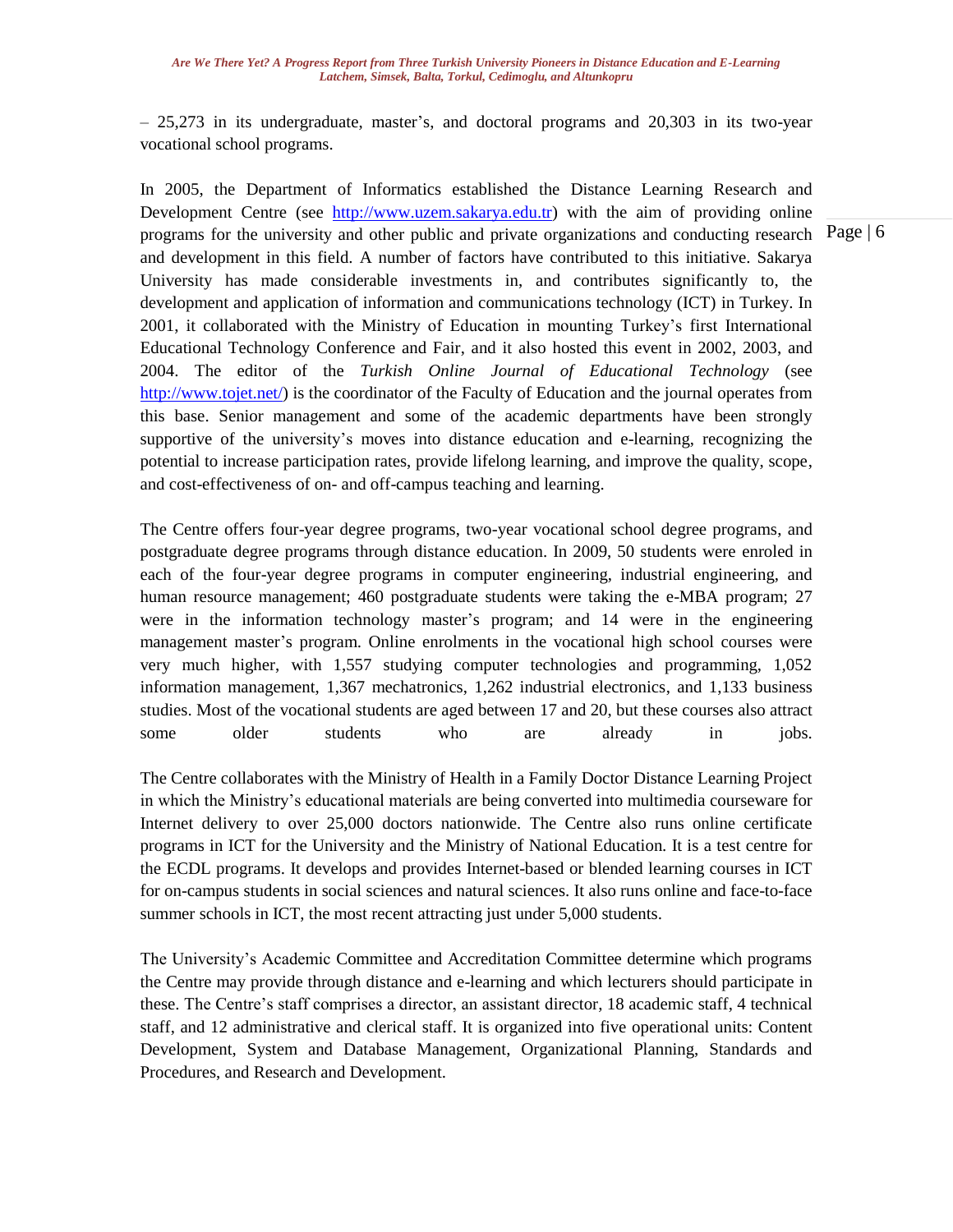responsible for the provision of technical and learner support, marketing the distance education  $\text{Page} \mid 7$ Course and courseware development follows the Analysis-Design-Development-Implementation and-Evaluation (ADDIE) model (Torkul, Över, Göksu, & Selvi, 2005). The course content is developed by the teaching staff, the courseware is digitized then converted into multimedia form and transferred to the Internet environment by the Centre's instructional/Web designers, and the outcomes are monitored by the Centre's research and evaluation personnel. The Centre is also programs, and training and supporting academic staff in instructional design and distance and online teaching and learning.

The courses and programs are delivered through various combinations of online videoconferencing, asynchronous Web-based learning and face-to-face interaction, according to the level of study. The certificate programs are wholly Web-based. Ninety percent of the vocational school programs are asynchronously online supplemented by face-to-face tutorials and practical work. The four-year programs are taught through blended learning, 70% being online and 30% classroom-based. The postgraduate programs are entirely ICT-based, 80% via the Web and 20% by videoconferencing.

Assessment and examinations are conducted through a mix of multiple-choice testing, essay-type answers, and practical work. The final awards indicate the mode of study but there is no evidence to suggest that employers think any less of these graduates.

The Centre's staff research and act as advocates for e-learning (Torkul, Över, Göksu, & Selvi, 2004; Torkul, Sezer, & Över, 2005). One recent research project, the Sakarya University-Advancity Academic LMS Project, enabled the University's faculties, graduate schools, and vocational schools to engage more cost-effectively in distance education and e-learning delivery, tracking, and evaluation. This work grew out of the Centre's earlier SAUIDO Server Optimization and Exam Module Project for the State Planning Organization, which investigated the infrastructure, operations, performance, and effects of LMSs, and the Server University Project in which Sakarya acted as a server university for other Turkish universities. Lessons learned in on- and off-campus applications of the Internet and multimedia, development of AICC and SCORM compliant courseware, and LMS operation are shared with public and private organizations.

The Centre is involved in planning the Sakarya Technology Park, which will research the potential of technology for agricultural and industrial development, e-commerce, and e-education and training. Other projects have included the Internet-based SAULMS Education Management System Software Project, the Sakarya University-IBM Content Development Project, which provided blended training in e-learning design and development for staff at Yildiz Technical University in Istanbul, and a Global English IDO Certification Pilot Project run in collaboration with the Ministry of Education, which used online methods to teach, test, and examine teachers in Ankara and Sakarya in English as a Second Language.

The Centre's operational, program development, and delivery costs are partly met by the students' fees and partly through projects undertaken for the public and private sectors. Some of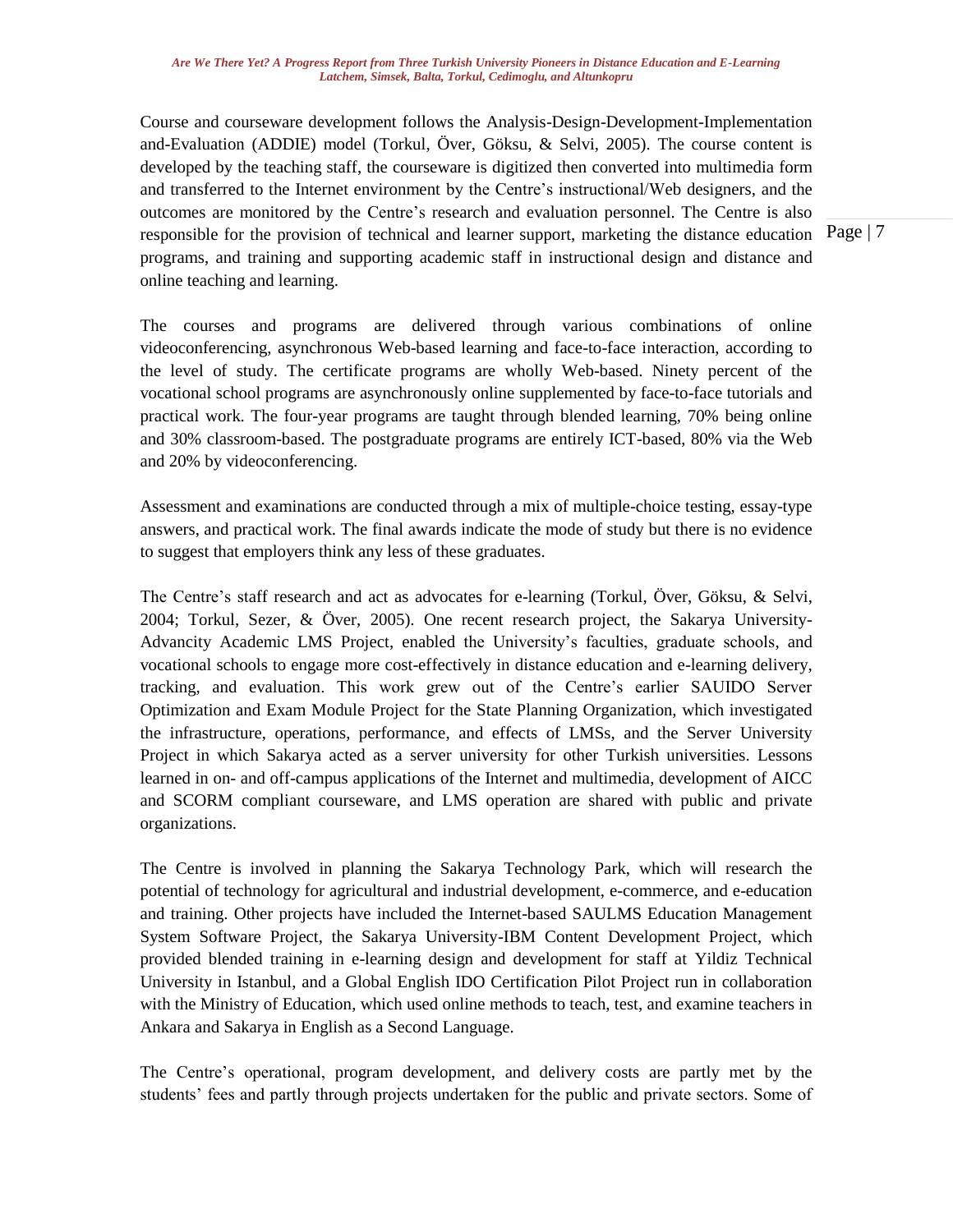the academic departments still show little interest in distance and technology-based learning and some of the teaching staff are still concerned that large-scale technology-delivered education may compromise quality. However, the Centre's experience and influence is growing and, as at Ankara University, the main challenge is maintaining quality while serving the growing number of students.

**Ahmet Yesevi University**

Ahmet Yesevi University (see http:// [www.yesevi.edu.tr\)](http://www.yesevi.edu.tr/) is a very different kind of institution. Named for the  $12<sup>th</sup>$  century [Sufi](http://en.wikipedia.org/wiki/Sufi) mystic and poet famed throughout the [Turkic-speaking](http://en.wikipedia.org/wiki/Turkic_languages) world, this partner university was established in 1992 by the Turkish and Kazakhstan Republics with the aim of connecting the Turkish speaking countries, including some former Soviet states. Its constitution stipulates that the rector must be Kazakh, its vice-rector Turkish, and the Board of Trustees comprise four Kazakh and four Turkish members.

The University's main campus in the city of Türkistan in southern Kazakhstan houses the Faculties of Economics, History and Education, Foreign Languages, Law, Information Technology and Engineering, Medicine, Science, and Sports and Arts. Its other campus in Kazakhstan is in Kentav, with Faculties of Education and Engineering. Students may apply from any Turkish speaking country and Ahmet Yesevi University diplomas and degrees have the same status and confer the same rights as those of other universities in Kazakhstan or Turkey.

The University's first use of videoconferencing was for conducting meetings between Türkistan and the Ankara office in the 1990s. Its first educational application of the technology was teaching graduate programs in business and tourism programs between Türkistan and Gazi University in Ankara and Selçuk University in Konya.

In 2001, the Board of Trustees decided to establish the Internet-based Distance Education Department or TÜRTEP (Distance Education Program Using Turkish Language). It was envisaged that using Internet technologies would help to achieve the university's ideals of connecting Turkish-speaking countries and, by capitalizing on the knowledge and skills of Turkish and Kazakh academics, attract mature-aged learners already in jobs and enable the university to collaborate with other universities, nationally and internationally.

The decision was taken to base TÜRTEP in İstanbul because the infrastructure in Kazakhstan was judged to be inadequate to the task. Those who now form TÜRTEP's senior management team established the technological feasibility of the scheme with ICT experts. However, because they were still largely unfamiliar with the educational applications of the technology, TÜRTEP was not officially recognized by YÖK, and distance education was regarded with some suspicion by academe and the wider community, the outcomes were somewhat unpredictable. Despite these concerns, TÜRTEP went ahead and in 2002, it enroled its first students, most of whom were in Turkey and Kazakhstan, but a few of whom were in Azerbaijan, Bulgaria, Bosnia-Herzegovnia, Uzbekistan, Kyrgyzstan, Turkmenistan, Iraq, and Ukraine.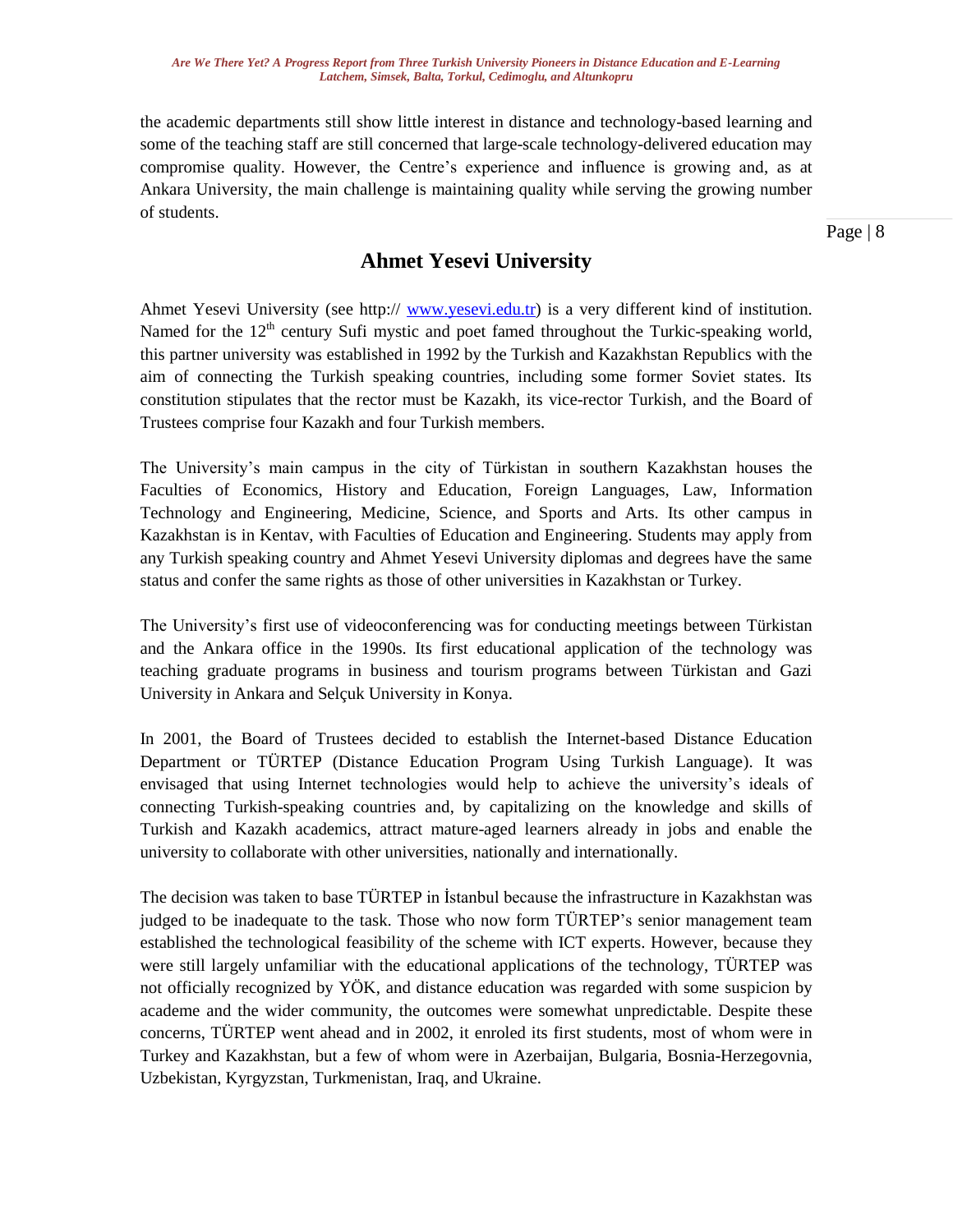#### *Are We There Yet? A Progress Report from Three Turkish University Pioneers in Distance Education and E-Learning Latchem, Simsek, Balta, Torkul, Cedimoglu, and Altunkopru*

Unlike the Sakarya and Ankara distance education centres, TÜRTEP may be classified as a virtual institution. It is physically separated from its parent institution, it has no on-campus facilities, and no students cross the threshold of what is essentially a suburban office block. And unlike the main university in Kazakhstan, which is a state institution, TÜRTEP is private and non-profit.

The personnel in TÜRTEP's Istanbul offices comprise a chair, a vice-chair academic, a vice-chair technical, a number of part-time departmental chairs, 6 part-time online content developers and instructional designers, three educational support staff, three technical support staff, two student affairs officers, three examinations office personnel, one driver, and a factotum. The administrative personnel at the Ankara office also provide occasional support for TÜRTEP.

In 2008, TÜRTEP had 2,210 enrolees in its vocational school computer programming program, undergraduate programs in computer engineering, industrial engineering, management information systems, hospital management, educational management, and regional management, and master's programs in computer engineering, management information systems, and business administration, all of which have their on-campus counterparts in Kazakhstan. The majority of the students are mature-aged with 37% in the 20-30 age group, 50% in the 30-40 group, and about 12% in the 40 or over age group.

Like Ankara and Sakarya Universities, TÜRTEP requires its students to have satisfactory high school and ÖSS scores. The course fees are slightly higher than in the state universities but slightly lower than in the other private universities. Most of the students have daytime jobs. Some opt for study through TÜRTEP because they cannot gain entry to the regular universities but most do so for reasons of work or family circumstances.

The course content is commissioned from outside academics, who are paid for the Internet usage rights of their material as well as their teaching. These lecturers are recruited for their computer skills as well as their subject expertise, so most of them are quite capable of creating their own PowerPoint presentations. They are given training in using the LMS and managing virtual classes but they lack experience in instructional design, so the courseware is improved through instructional design and enriched with animations, multimedia, simulations, and virtual labs by the course developers and instructional designers. Before their release to the students, the courses and courseware must then be approved by the department chairs and Academic Evaluation Committee. The online teaching of the 120 online lecturers, who are recruited from 30 universities and the private sector, is also subject to monitoring by the Academic Evaluation Committee, departmental chairs, and educational and technical support personnel.

TÜRTEP's programs are wholly online. To allow for the fact that the students have day jobs, the online classes start at 6:00 pm on weekdays and run for six hours. They begin with 45 minutes' synchronous instruction with the lecturers teaching from their homes using Adobe Acrobat Connect, webcams, PowerPoint, electronic whiteboards and digital tablets. The students, who are usually also home-based, interact by means of webcams, microphones, digital tablets, and chat. The remaining five and one-quarter hours of class time are asynchronous and largely postings-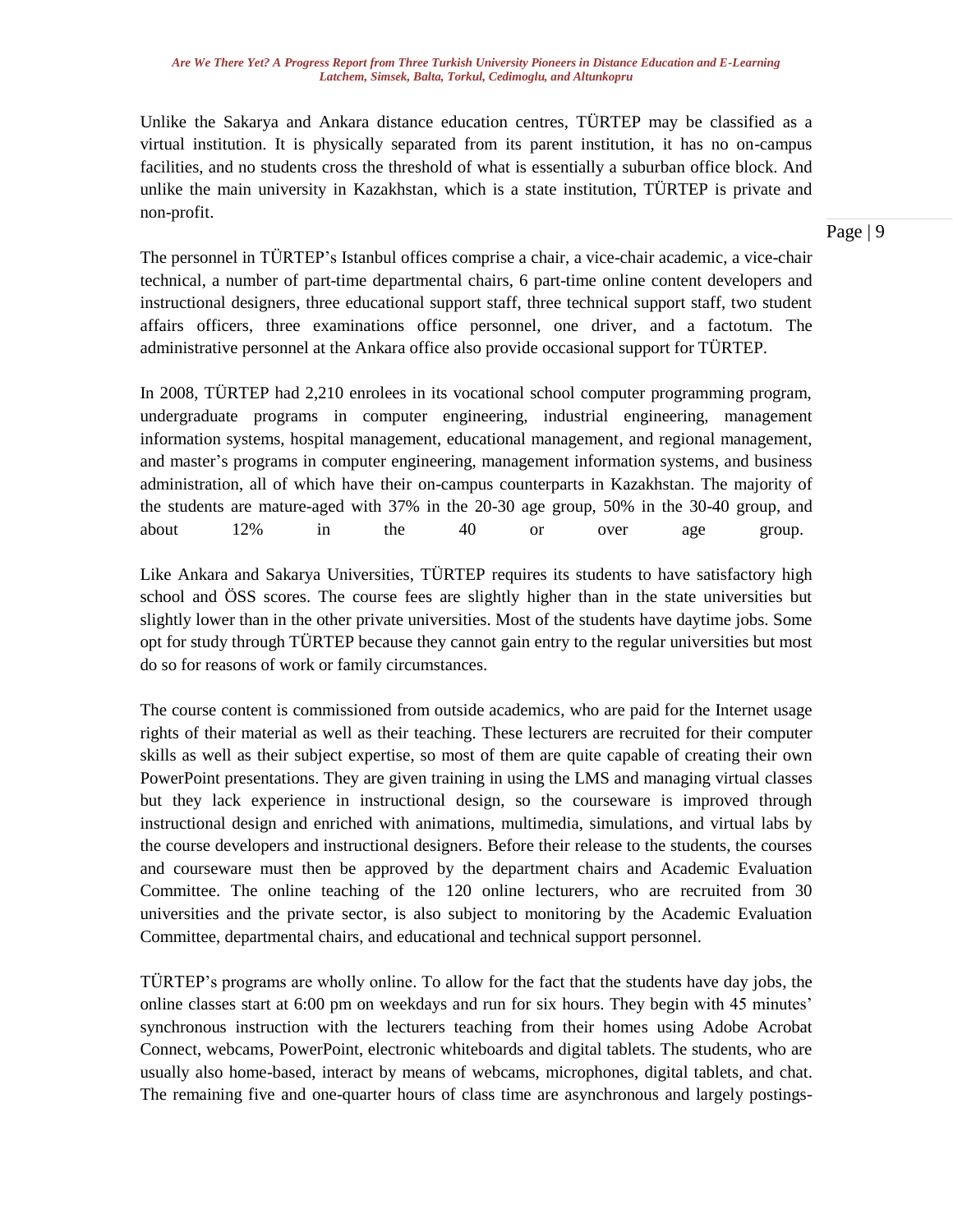based. The students can access the courseware 24/7 but it is found that they attach more importance to the live, synchronous elements of these courses than LMS-served content because they feel that these are more up-to-date and motivational.

performance in the virtual classes. Out of a maximum of 100 points in the semester grading, Page  $\vert$  10 Assessment is based upon course work, examination, practical work, and participation and performance in the mid-semester online exams accounts for 60 points, course content visits and virtual class attendance and performance 25 points, and assignment work 15 points (students are required to complete at least two assignments per semester). These 100 points represent 30 percent of the semester grading. The other 70% is based upon the end-of-semester examinations, which students sit at centres in Ankara, Istanbul, and Türkistan. Assessment is rigorous and upon graduating, the awards make no mention of the students having studied at a distance.

Providing support for the learners requires real commitment from the staff. Because the classes are run in the evenings, like the students, the educational and technical support personnel operate from home. Being on call at any time between 6:00 p.m. and midnight, they can put in many more hours than they are actually paid for. The student affairs officers also come under pressure at the start of semesters because they are so few. The examinations personnel can also be pressured at exam times.

Under the previous YÖK administration, despite the lecturers being from accredited institutions and the courses and programs being based upon those recognized in the parent organization, TÜRTEP experienced some problems in program accreditation. However, these are now being resolved.

TÜRTEP plans to enrol an additional 1,000 students in new vocational and master's programs in mechatronics, industrial electronics, industrial automation, and TV and radio broadcasting. It also plans not only to offer these programs in Turkish but through RUSDEP or Internet Based Education in Russian Language and KAZTEP or Internet Based Education in Kazakh Language. The ultimate aim is to achieve an enrolment of 20,000 students.

It has taken 5-6 years to recoup the costs of establishing TÜRTEP. But now the fees from the vocational school, undergraduate, and graduate courses are sufficient not only to meet the costs of the building, services, staff, Internet courseware usage rights, and the part-time online lecturers (who are paid a fixed rate per semester plus an extra payment for every additional 20 students) but also to continually upgrade technology and services and recently to acquire new premises.

TÜRTEP's distance education programs are based upon the recognized programs of the parent institution; the curricula are reviewed every three years by the academic departments in Kazakhstan and TÜRTEP's departmental chairs; the qualifications gained have the same status as the equivalent on-campus programs; and employers express satisfaction with the courses and graduates. TÜRTEP is able to plan, budget, and operate more freely than the regular universities with their limited budgets and many demands on their resources and, unlike the for-profit private universities, does not need to be profit-driven. It can hire its lecturers from any university or the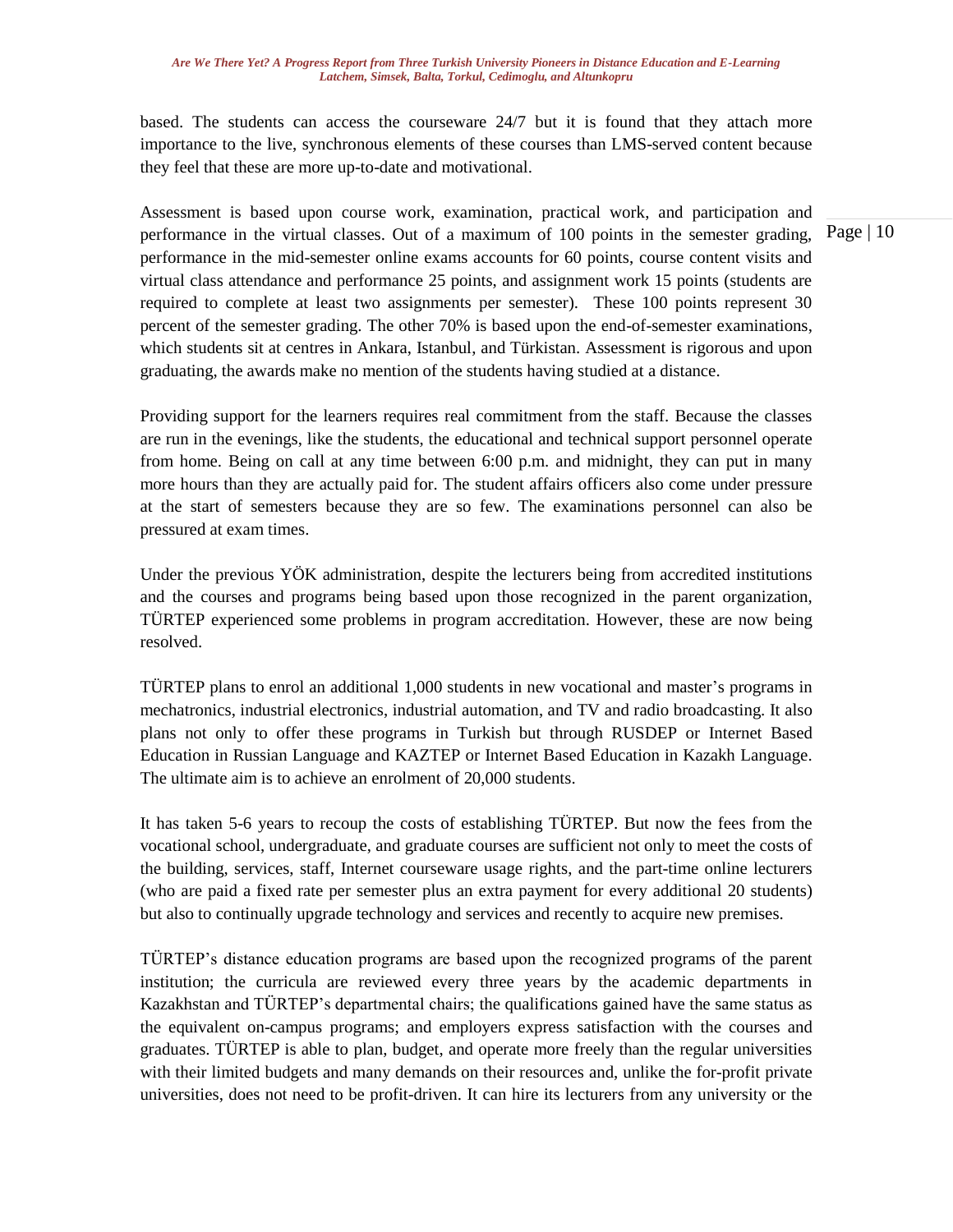private sector on a semester basis and terminate contracts in the event of any decrease in student demand or unsatisfactory performance.

The challenges to be faced are the lecturers and support staff being largely self-taught, the heavy workloads, and the fact that while Turkish students have access to broadband, most of the students in the other countries are limited to dial-up.

Page | 11

# **Conclusions**

Drawing on the collective experience of the authors, it is possible to arrive at some conclusions about distance education in the Ankara, Sakarya, and Ahmet Yesevi Universities, which may help others embarking on similar journeys.

The three universities' distance education provision, instructional design, staff development, research, and sharing of experience and resources are having an impact both in the institutions and the higher education system. They are shown to be responsive to changing stakeholder expectations and are willing to take risks and operate in different roles and spheres. Also, they compensate for the shortage of on-campus places, make existing courses more widely and costeffectively available, provide new courses in innovative ways, and provide courses and programs of the same quality as those on campus.

The majority of the distance education students are aged 26-45, with around 50% in the 26-35 age group, indicating a strong demand from employees and older learners keen to improve their qualifications.

As the World Bank cautions, the problem of acute competition for university entrance in Turkey cannot be solved by simple expansion. Attempting too much too quickly will result in poor quality programs and services and over-stretched staff and resources. Ensuring the quality and reputation of institutions must take precedence over hasty and unlimited expansion (Hatakenaka, 2006).

Quality distance education and e-learning depends upon support from senior management, cultural change in institutions, careful planning and budgeting, quality in the LMSs and ICT, adequate training, support and time-release for teaching staff, and experienced instructional design and ICT support personnel.

Applications of ICT must take account of the distance learners' needs and circumstances, for example, their competence with ICT and access to broadband or dial-up. Age, gender, and educational ability also influence students' attitudes towards distance and e-learning. Researching 800 distance learners at the Vocational School of Adapazari of Sakarya University, Tekinarslan (2008) found that male students were significantly more positively inclined towards online learning than females, that mature-aged learners with family and work responsibilities were more appreciative of online learning, and that learners with lower grades were more negative towards distance education.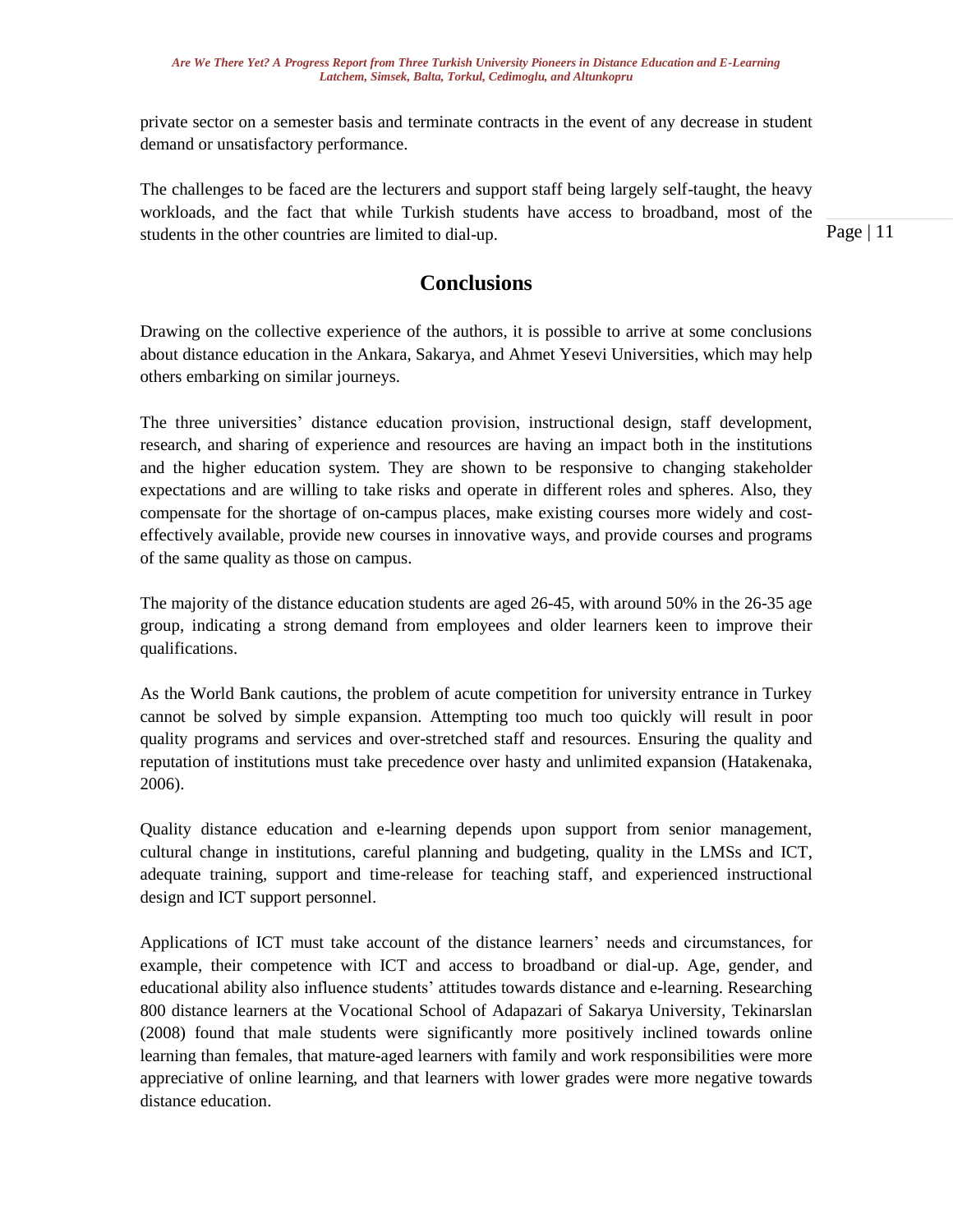understanding, close interpersonal relationships, and uncertainty avoidance. Turkish people tend  $\text{Page} \mid 12$ Usun (2004) suggests that cultural factors can lead Turkish distance learners to experience difficulties with independent learning and unstructured learning environments. The roots of Turkish education lie in an oral tradition, the use of rote learning, and the sacredness of the text. Turkey's traditional value systems include loyalty, respect for authority, community to express themselves in practical terms rather than abstractions and, as Sever (2009) observes, like all Mediterranean peoples, they enjoy conversational flow. Inquiring into Turkish high school pupils' awareness and expectations of distance and e-learning, Inal, Karakus, and Cagiltay (2008) found that, despite their familiarity with ICT, the majority would not opt for wholly distance education programs because they would miss the face-to-face instruction and social climate of the classroom and would rather experience the university lifestyle at first-hand. These factors need to be accommodated in the instructional design, teaching, and uses of technology. The off-campus students need to be helped to feel that they are part of a university and members of a learning community. This explains why all three universities make far greater use of videoconferencing than most Western universities and why Ankara University and Sakarya University combine faceto-face and online methods in their undergraduate programs. These approaches ensure a high level of teacher presence and social presence.

So, are we there yet? No, the journey is long. But the way ahead is clear.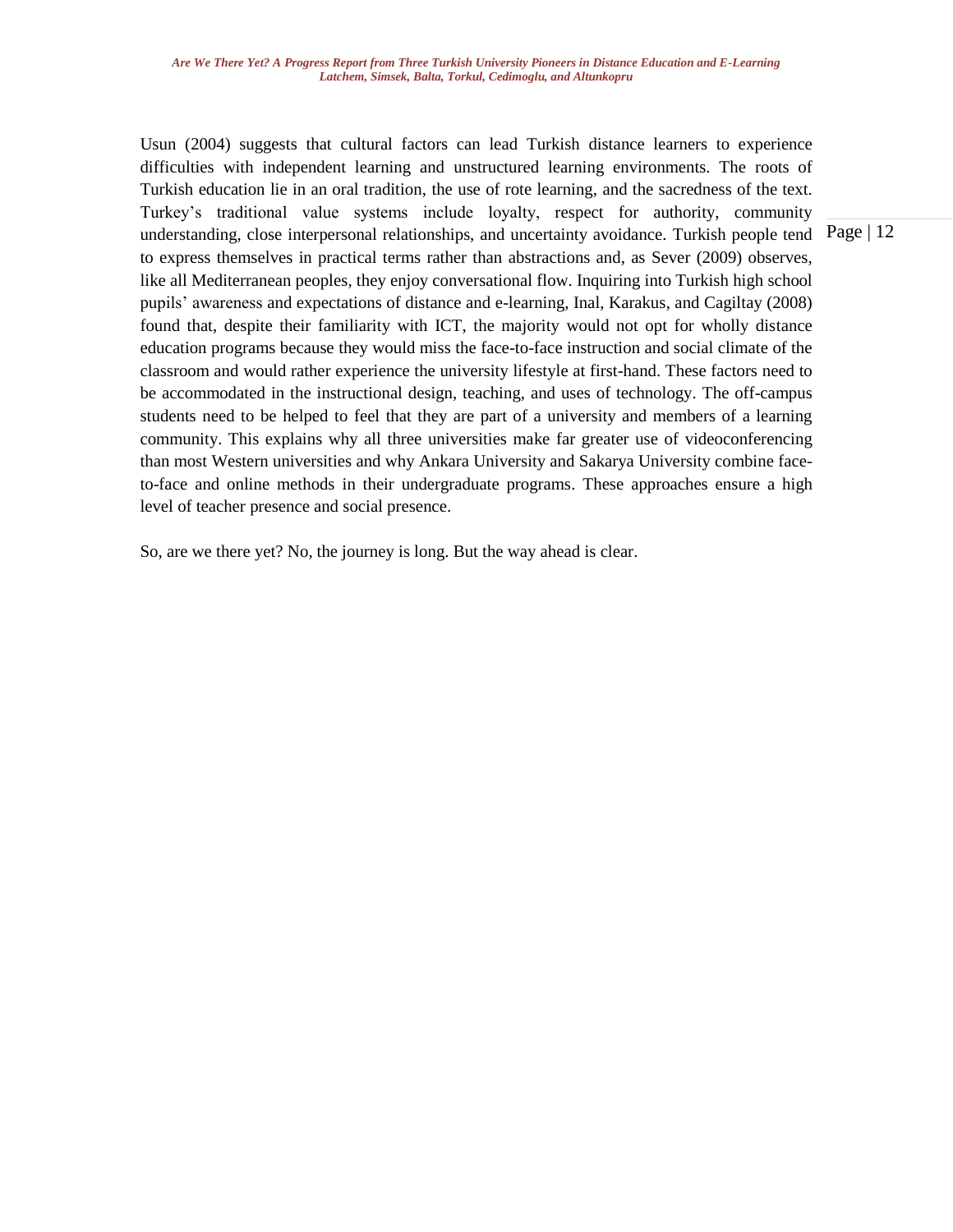### **References**

Aydin, C.H., Mutlu, M.E., & McIsaac, M.S. (2006). Integrating computer-supported learning into traditional distance courses. In F. M. M. Neto & F. V. Brasileiro (Eds.), *Advances in computer-supported courses* (pp. 97-121). Hershey, PA: Information Science Publishing, IdeaGroup Inc.

- Cebeci, Z. (2004). Türkiye Ulusal E-üniversitesi İçin Bir Model Çalışması, Çukurova Üniversitesi, Sosyal Bilimler Enstitüsü Dergisi, Cilt 13, Sayı 2. Retrieved February 25, 2009, fro[m http://sosyalbilimler.cukurova.edu.tr/dergi.asp?q=Zeynel&dosya=151](http://sosyalbilimler.cukurova.edu.tr/dergi.asp?q=Zeynel&dosya=151)
- Cukadar, S. (2003, June). *Library services for the electronic MBA students at Istanbul Biligi University*. Paper presented at the  $24<sup>th</sup>$  Conference of the International Association of Technolical University Libraries, Middle Eastern Technical University. Retrieved February 25, 2009, from [http://www.iatul.org/doclibrary/public/Conf\\_Proceedings/2003/CUKADAR\\_fulltext.pdf](http://www.iatul.org/doclibrary/public/Conf_Proceedings/2003/CUKADAR_fulltext.pdf)
- Demiray, U. & McIsaac, M.S. (1993). Ten years of distance education in Turkey. In B. Scriven, R. Lundin, & Y. Ryan (Eds.), *Distance education for the twenty-first century* (pp. 403- 406). Oslo, Norway: International Council for Distance Education.
- Hatakenaka, S. (2006). *Higher education in Turkey for 21st century: Size and composition.* World Bank. Retrieved February 25, 2009, from http://siteresources.worldbank.org/EXTECAREGTOPEDUCATION/Resources/444607- 1192636551820/S.\_Hatakenakas\_report\_on\_Higher\_Education\_in\_Turkey\_for\_21st\_Ce ntury\_Nov\_2006.pdf
- Inal, Y., Karakus, T. & Cagiltay, K. (2008). Turkish high school students' considerations, expectation and awareness on distance education. *Turkish Online Journal of Distance Education*, *9*(4). Retrieved February 25, 2009, from http://tojde.anadolu.edu.tr/tojde32/index.htm
- Karakuzu, M. & Karaman, S. (2006). Examining major instructional design models proposed for distance education in respect to their adaptability to Turkish higher education system. *Proceedings of the 2nd International Open and Distance Learning Symposium, Anadolu University*, 473-488.
- Latchem, C., Özkul, A.E., Aydin, C.H., & Mutlu, M.E. (2001). The open education system, Anadolu University, Turkey: E-transformation in a mega-university. *Open Learning*, *21*(3), 221-235.
- Mizikaci, F. (2006). *Monographs on higher education: Higher education in Turkey*. Budapest: UNESCO European Centre for Higher Education. Retrieved February 25, 2009, from http://www.cepes.ro/publications/pdf/turkey.pdf.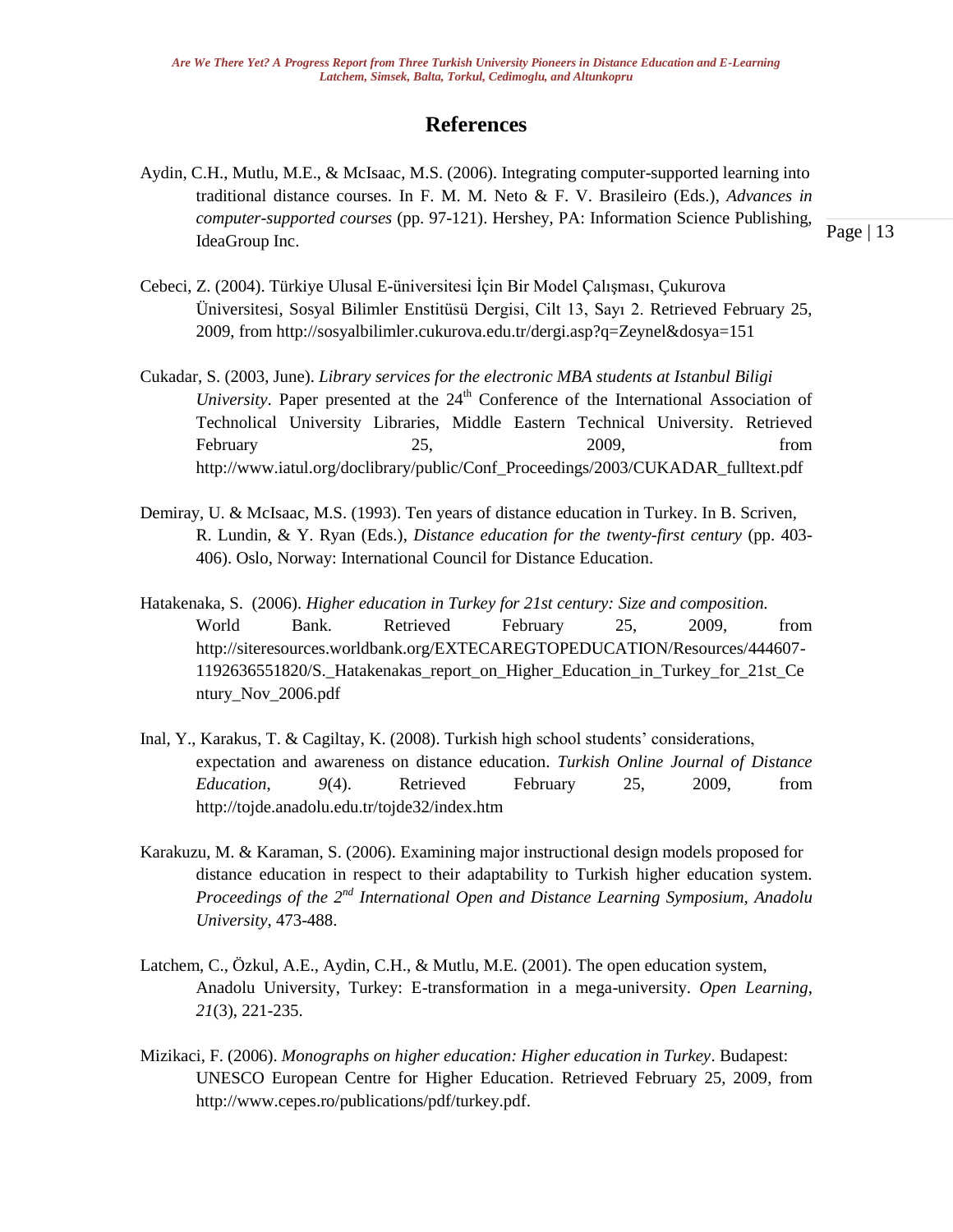- Özkul, E. (2001). Anadolu University distance education system from emergence to 21st Century. *Turkish Online Journal of Distance Education*, *2*(1). Retrieved February 25, 2009, from <http://tojde.anadolu.edu.tr/>
- Page | 14 Sever, N. S. (2009). The effectiveness on online and offline word of mouth messages on traditional course choice at tertiary level. *Turkish Online Journal of Distance Educatio*n, *10*(1). Retrieved February 25, 2009, from http://tojde.anadolu.edu.tr/
- Şimşek, A. (2005). Distance education public policy and practice in higher education: the case of Türkiye. *Brazilian Review of Open and Distance Learning*, *3*(1) Retrieved February 25, 2009, from [http://www.abed.org.br/publique/cgi/cgilua.exe/sys/start.htm?tpl=home&UserActiveTem](http://www.abed.org.br/publique/cgi/cgilua.exe/sys/start.htm?tpl=home&UserActiveTemplate=2ing) [plate=2ing](http://www.abed.org.br/publique/cgi/cgilua.exe/sys/start.htm?tpl=home&UserActiveTemplate=2ing)
- Şimşek, N. (2006, September). *Quality of distance education: A case from Ankara University*. Paper presented at the Conference on Transnational Cooperation in Distance and Blended Education*,* Ankara, Turkey.
- Şimşek, N. & Parlak, O. (2005, June). *The variables which affect the student satisfaction in internet based education*. Paper presented at IADIS International Conference e-Society, Quawra, Malta.
- Tekinarslan, E. (2008). Attitudes of Turkish distance learners toward Internet-based learning: An investigation depending on demographical characteristics. *Turkish Online Journal of Distance Education*, *9*(1). Retrieved February 25, 2009, from http://tojde.anadolu.edu.tr/tojde29/index.htm
- Torkul, O., Över, T., Göksu, A. & Selvi, İ.H. (2004). *Information society transformation centers in education*. Presentation at the Fourth International Symposium on Educational Technology, Sakarya, Turkey. (Turkish)
- Torkul, O., Sezer, C. & Över, T. (2005). Determination of information requirements in Internetbased education systems. *Turkish Online Journal of Educational Technology*, *4*(1), 19- 37. (Turkish)
- Usun, S. (2003). Educational uses of Internet in the world and Turkey: A comparative review. *Turkish Online Journal of Distance Education*, *4*(3). Retrieved February 25, 2009, from <http://tojde.anadolu.edu.tr/tojde11/index.htm>